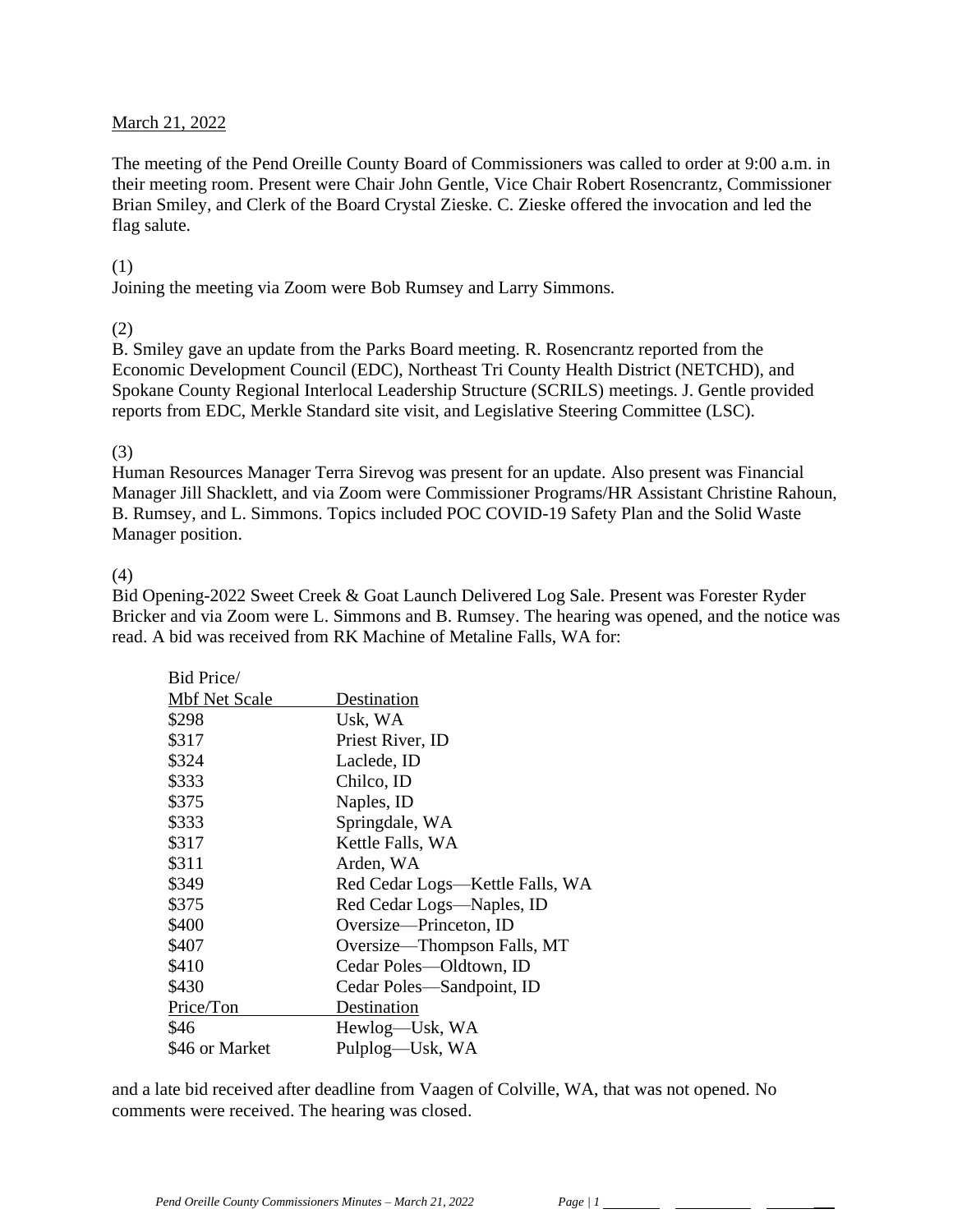## (5)

R. Bricker requested time to look at the bids to determine shipping costs to the different mills and will present an award recommendation later.

## (6)

Motion was made by R. Rosencrantz for the Solid Waste Manager position to approve the updated job description, title change from Solid Waste Coordinator to Solid Waste Manager with salary adjustment to match duties assigned to that position and area comparables, at Step 2, effective March 16, 2022. Motion was seconded by B. Smiley. Motion carried unanimously.

#### (7)

Counseling Services Director Annabelle Payne was present for an update. Present via Zoom were Crisis Services Manager Charles Doyal, Clinical Director Jennifer Stout, L. Simmons, and B. Rumsey. C. Doyle provided a Behavioral Health Crisis Overview.

## (8)

The Board met in executive session to review the performance of a public employee pursuant to RCW  $42.30.110(1)(g)$  for 10 minutes, from 11:52 a.m. to 12:02 p.m. Present was A. Payne. An additional two minutes was requested until 12:04 p.m.

#### (9)

J. Gentle was excused to participate in the virtual Washington State Association of Counties (WSAC) Virtual Assembly, and the Board recessed for lunch at 12:05 p.m.

#### (10)

The meeting resumed at 1:15 p.m.

## (11)

J. Gentle provided an update from the WSAC Virtual Assembly.

## (12)

C. Zieske provided a second reading of the draft ordinance, An Ordinance Amending Ordinance No. 2021-02 And Correcting The Scrivener's Errors To The Legal Descriptions Of The Updated Boundaries Of The Commissioner Districts Of Pend Oreille County, Washington As Required By Law.

## (13)

Motion was made by B. Smiley to approve the updated Pend Oreille County COVID-19 Safety Plan. Motion was seconded by R. Rosencrantz. Motion carried unanimously.

## (14)

Motion was made by R. Rosencrantz to thank Mary Beth Murphy for her service to the Parks & Recreation Advisory Board since 2017 and accept her resignation effective March 10, 2022 and send her a letter to that effect. Motion was seconded by B. Smiley. Motion carried unanimously.

## (15)

An award recommendation was provided by R. Bricker. Motion was made by R. Rosencrantz to award the 2022 Sweet Creek and Goat Launch Wildlife Viewing Station Delivered Log Sale contract for logging services to RK Machine. Motion was seconded by B. Smiley. Motion carried unanimously.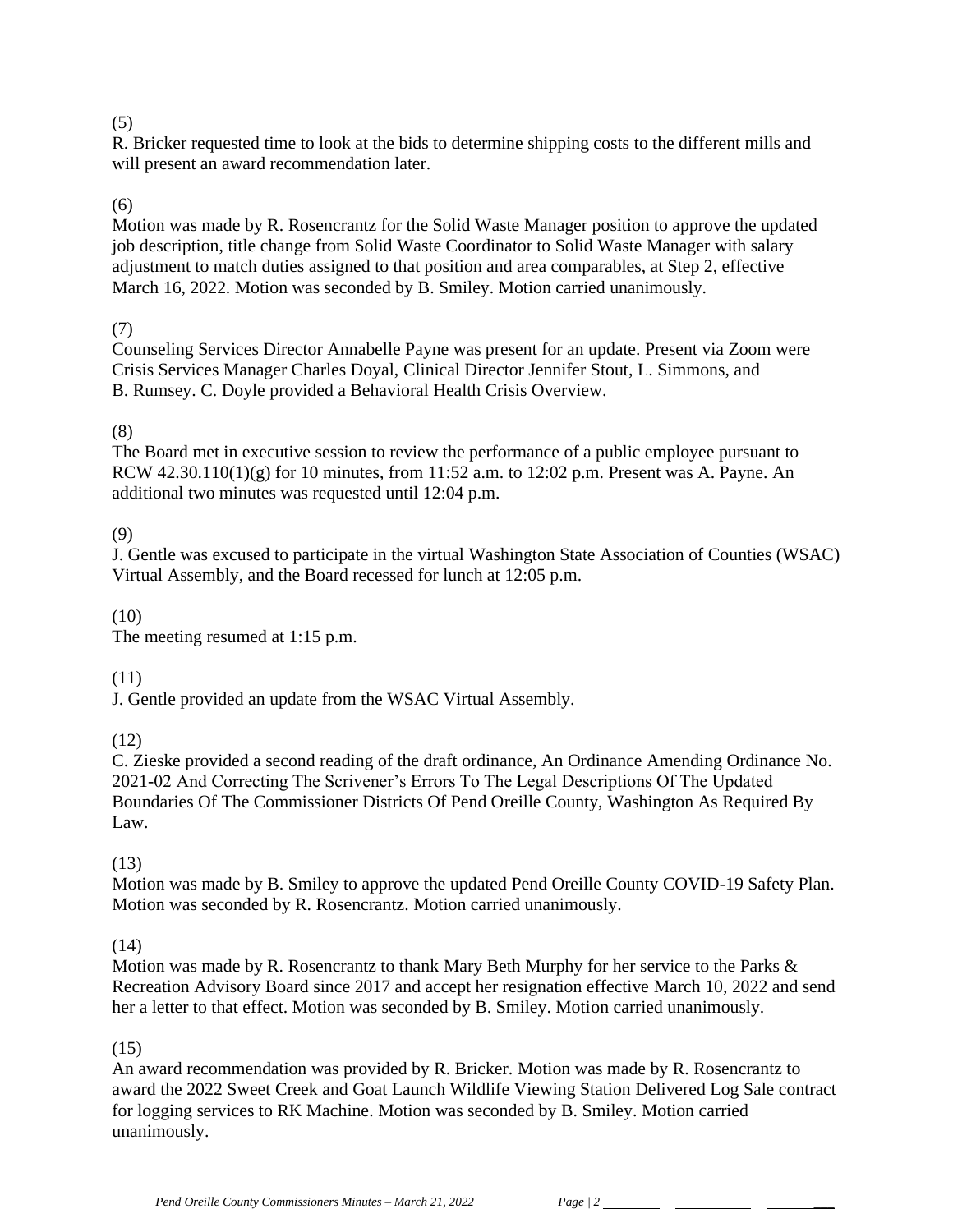## $(16)$

C. Zieske gave a report on the county-sponsored  $2<sup>nd</sup>$  Harvest food distribution, in which 252 families received free groceries. Joining via Zoom was B. Rumsey.

## (17)

The Board met in executive session to review the performance of a public employee pursuant to RCW  $42.30.110(1)(g)$  for 55 minutes, from 2:00 p.m. to 2:55 p.m. T. Sirevog joined the session at 2:34 p.m.

## (18)

The Board met in executive session regarding pending litigation pursuant to RCW 42.30.110(1)(i) for 30 minutes from 3:00 p.m. to 3:30 p.m. Present via Zoom were Prosecuting Attorney Dolly Hunt, Community Development Director Greg Snow, and Attorneys Nathan Smith and Brian Kistler.

## (19)

Colville National Forest District Ranger Carin Vadala was present for a Forest Service update. Present via Zoom was Congresswoman Cathy McMorris Rodgers' Deputy District Director Andrew Engell. Topics of discussion included: Sweet Ione objection process, sales for Boulder Park and Sxʷuytn Trail Project, vegetation management project at Slate, dock replacement, forest-user maps, Middle Fork ATV, Frater Lake, host at Bead Lake, Sullivan Lake triathlon, wilderness fellows, Pee Wee Falls, Mill Pond recreation site, Passport in Time program, and prescribed burns.

## (20)

Public Comment –Norm Smith, A. Engell, and L. Simmons were present via Zoom, but did not provide comment.

## (21)

Consent Agenda - Motion was made by B. Smiley to approve the Consent Agenda, including the addition of Payroll Change Notice for Amanda Griesemer. Motion was seconded by R. Rosencrantz. Motion carried unanimously. The Consent Agenda includes this week's Agenda, the Minutes of the Board's March 14, 2022 meeting and the following items:

Investment Earnings (year-to-date estimate, as of 3/18/22): \$3,139.13

Payroll Change Notice:

Counseling Services-

Anita Waterman, Behavioral Health Counselor, From Full-Time to  $3/5<sup>th</sup>$  time, \$27.75/hr., Effective 03/29/2022

#### ITS-

Daniel Quinn, GIS Tech, Resignation, Effective 3/31/2022 *(End of Two-Year Grant)*

## Roads-

Eric Roth, Senior Design & Construction Engineer, Resignation, Effective 3/25/2022

Ryan Rogers, Promotion from Road Maintenance Technician to Transportation Technical Specialist, Step 1, \$4,285.33/mo., Effective 3/16/2022

Public Works-Buildings & Grounds-

Rylan Hastings, Temp Facility Maintenance, Resignation *(End of Temp Season),* Effective 2/28/2022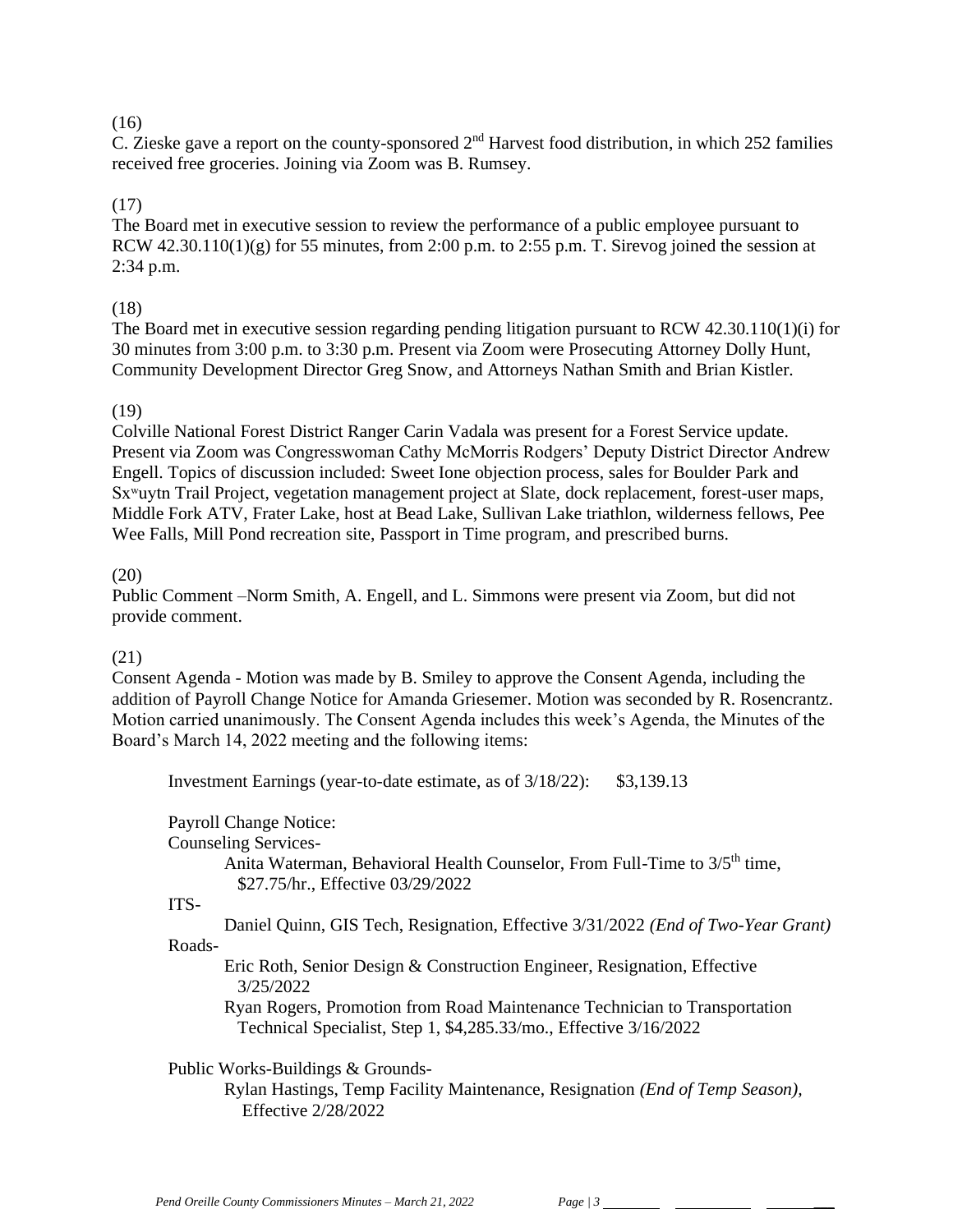Public Works-Solid Waste-

Amanda Griesemer, Solid Waste Coordinator/Assistant to Director to Solid Waste Manager, Step 2, \$4,783.37/mo., Effective 3/16/2022

#### Coordinated Care Of Washington 916001357 ARPA 2021 Q3-4 Letter Of Agreement *RESOLUTION NO. 2022-34, COMMISSIONERS' RECORDING*

Pend Oreille County and TWGC-The Wesley Group *CONTRACT NO. 2022-07, COMMISSIONERS' RECORDING* 

(22)

Meeting continued to March 22.

March 22, 2022

The meeting resumed at 9:00 a.m. with J. Gentle, R. Rosencrantz, B. Smiley, and C. Zieske present.

(23)

R. Rosencrantz gave an update from Newport City Council meeting. Joining via Zoom were A. Griesemer and Larry.

(24)

Public Works Director Mary Jensen was present for an update. Also in attendance via Zoom were C. Rahoun, A. Griesemer, and Larry.

Motion was made by B. Smiley to advertise and hire Road Maintenance Technician, up to Step 2, depending on experience. Motion was seconded by R. Rosencrantz. Motion carried unanimously.

M. Jensen explained the change of funding for CRP 843. Assistant County Engineer George Luft joined the meeting in progress and provided more details. Motion was made by R. Rosencrantz to approve and sign a modification for the funding of the Smackout Pass Bridge Replacement CRP 843, with an increase of \$87,436.00, funded by Federal Lands, with no cost to the County to complete the project, barring any unforeseen project costs. Motion was seconded by B. Smiley. Motion carried unanimously.

Federal Highway Administration Assistance Agreement-CRP 843 Smackout Pass Bridge Replacement *AGREEMENT NO. 2022-18, COMMISSIONERS' RECORDING*

A. Griesemer gave a follow-up presentation on the proposed 2022 rate increase for solid waste disposal, to recoup the yearly rate increases from the vendor, Republic Services. The Board was in full support of proceeding, and it was determined to hold a public hearing on the proposal.

M. Jensen provided information resulting from a citizen request for lowering the speed limit on Deer Valley Road. Photos were shown of a Spring Valley rockfall, which damaged the crack seal. G. Luft presented information on the vacating surveyor position.

(25)

The Board met in executive session to review the performance of a public employee pursuant to RCW 42.30.110(1)(g) for 19 minutes, from 10:06 a.m. to 10:25 a.m.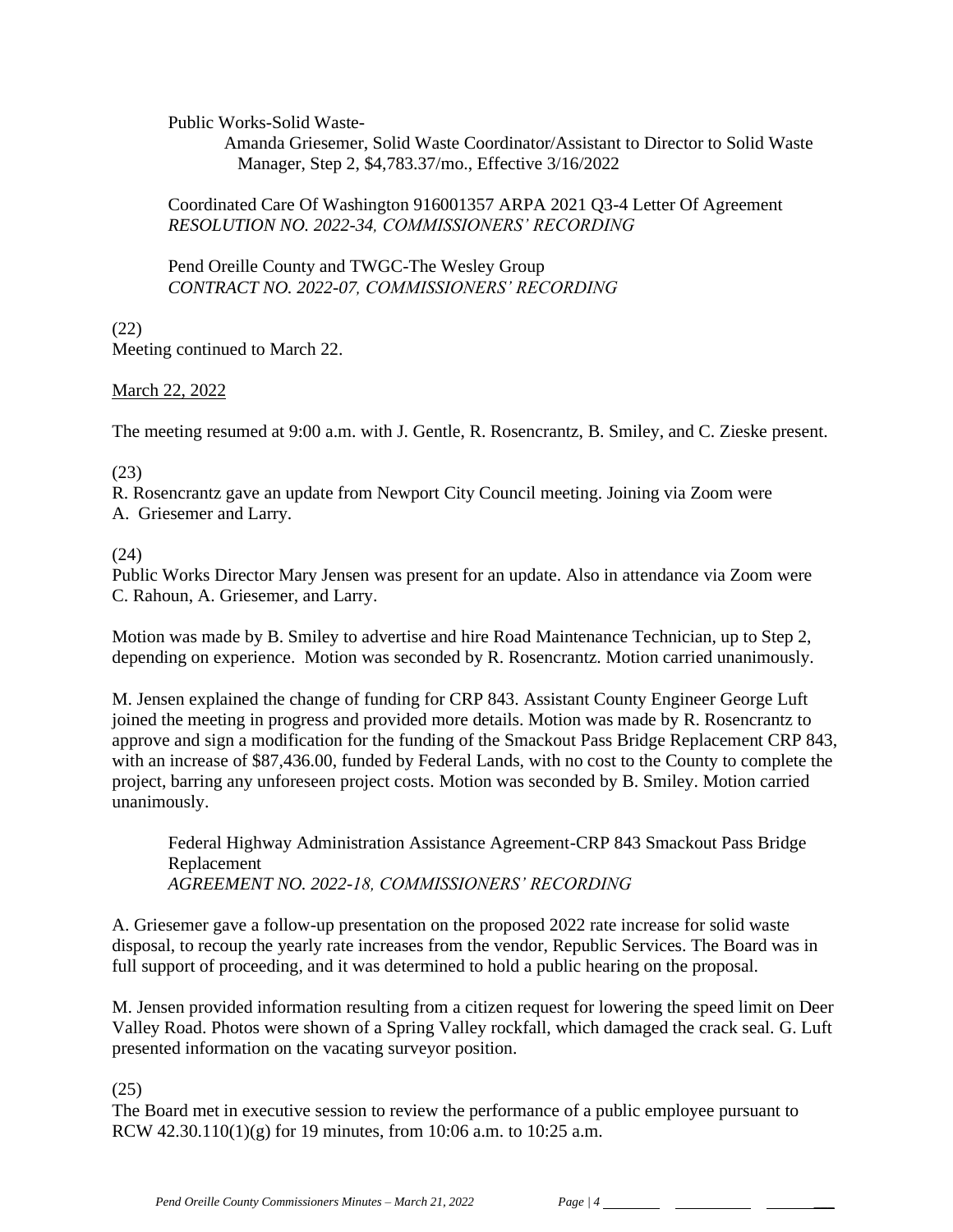## $(26)$

Bid Opening-2022 Garden Avenue Parking Lot Paving, Phase I. Present were Engineering Technician/Contracting & Procurement Agent Mike Kirkwood, Facilities Maintenance Lead Technician Ben Eggleston, Samuel Williams from Interstate, and Scott Wood from Wood's. The hearing was opened, and the notice was read. Bids were received from Shamrock Paving, Inc. of Spokane, WA for \$190,298.79; Wood's Crushing & Hauling, Inc. of Sandpoint, ID for \$136,608.64; and Interstate Concrete & Asphalt, Co., of Sandpoint, ID for \$145,228.28. No comments were received. The hearing was closed.

# (27)

M. Kirkwood requested to take the bids, review them for completeness, and present an award recommendation next week during the Public Works update.

# (28)

Merkle Standard Chief Operating Officer Monty Stahl was present for an informational update. Also present were Chief Strategy Officer & Co-Founder Joshua Zappala, Head of Finance Steve Woods, Ponderay Data Center General Manager Todd Behrend, Project Manager Russ Pelleberg, Auditor Marianne Nichols, Assessor Jim McCroskey, Economic Development Director Jamie Wyrobek, WSU Ferry County Extension Director Trevor Lane, Ed.D., Pend Oreille Valley Railroad Roadmaster Corey Ives, Phyllis Kardos, and Gretchen Koenig, and via Zoom were Treasury Manager Theresa Schoener, Accountant III/Revenue Specialist Nicole Phillips, Accountant II/Tax Specialist Laycie Stevens, Senior Planner Andrew Huddleston, POVA Manager Kelly Driver, Selkirk Sun Owner Sonya Scauflaire, Sheryl Miller, Daniel Erbling, Andy Armantrout, Ed Styskel, Justin Dean, Andrew Miller, Christian Meador, Teri Ford Dwyer, Sean, A. Engell, and N. Smith. J. Shacklett joined the meeting in progress, and x joined via Zoom. A PowerPoint presentation was given by M. Stahl, then Merkle Standard staff answered questions from the Board and J. McCroskey.

# (29)

The Board recessed for lunch at 12:06 p.m.

# (30)

The meeting resumed at 1:15 p.m.

# (31)

Motion was made by B. Smiley to approve the Payroll Change Notice for Carissa Shaw for Counseling Services. Motion was seconded by R. Rosencrantz. Motion carried unanimously.

Payroll Change Notice: Counseling Services-Carissa Shaw, Behavioral Health Counselor, Step 4, \$3,786.22/mo., Effective 4/5/2022

## (32)

ITS Director Shane Flowers was present for an update. An update was provided on Microsoft contract renewal, computer purchases, payroll timesheet training, finishing paperwork for bid submittals for security cameras, website design, and the upcoming public kiosk for County Courthouse.

## (33)

Public Hearing-Commissioner District Legal Descriptions Amendment. Present were Elections